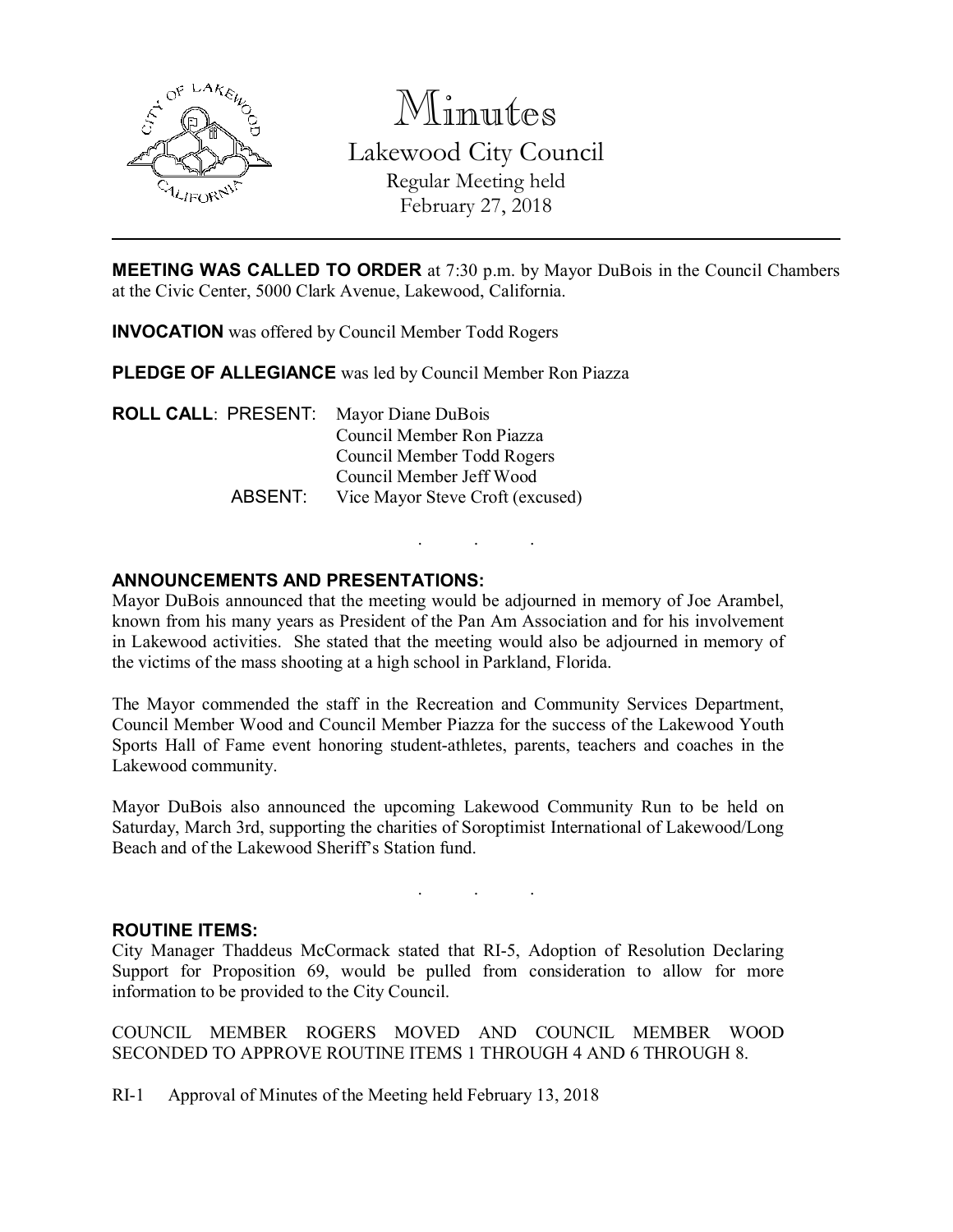City Council Minutes February 27, 2018 Page 2

#### ROUTINE ITEMS: - Continued

- RI-2 Approval of Personnel Transactions
- RI-3 Approval of Registers of Demands
- RI-4 RESOLUTION NO. 2018-2; A RESOLUTION OF THE CITY COUNCIL OF THE CITY OF LAKEWOOD SUPPORTING PROPOSITION 68, THE CALIFORNIA DROUGHT, WATER, PARKS, CLIMATE, COASTAL PROTECTION AND OUTDOOR ACCESS FOR ALL ACT OF 2018
- RI-6 RESOLUTION NO. 2018-4; A RESOLUTION OF THE CITY COUNCIL OF THE CITY OF LAKEWOOD ADDING A JOB CLASSIFICATION AND AMENDING EXISTING PAY RATE IN ATTACHMENT B OF RESOLUTION NO. 2017-26
- RI-7 RESOLUTION NO. 2018-5; A RESOLUTION OF THE CITY COUNCIL OF THE CITY OF LAKEWOOD APPROVING THE AGREEMENT WITH THE COUNTY OF LOS ANGELES FOR GENERAL SERVICES
- RI-8 Report of City Council Committees' Activities

UPON ROLL CALL VOTE, THE MOTION WAS APPROVED:

AYES: COUNCIL MEMBERS: Wood, Piazza, Rogers and DuBois NAYS: COUNCIL MEMBERS: None ABSENT: COUNCIL MEMBERS: Croft

## 1.1 • AWARD OF BID FOR PUBLIC WORKS PROJECT NO. 2018-1, LAKEWOOD CITY HALL BOILER REPLACEMENT

. . .

Steve Skolnik, Office of the City Attorney, reported that with the recent bid opening, staff was still in the process of evaluating the bids received and as a result was not ready to make a recommendation. He stated that it was recommended that the City Council continue the hearing until the next meeting.

Responding to Council Member Rogers' inquiry regarding the impacts of the delay to staff, Mr. McCormack stated that employees had been cooperative in dealing with the cooler temperatures in the building and were eager for the replacement of the boiler but that there was no need for any additional accommodations.

COUNCIL MEMBER WOOD MOVED AND COUNCIL MEMBER PIAZZA SECONDED TO CONTINUE THE AWARD OF BID FOR PUBLIC WORKS PROJECT NO. 2018-1 TO THE MEETING OF MARCH 13, 2018. UPON ROLL CALL VOTE, THE MOTION WAS APPROVED:

AYES: COUNCIL MEMBERS: Wood, Piazza, Rogers and DuBois NAYS: COUNCIL MEMBERS: None ABSENT: COUNCIL MEMBERS: Croft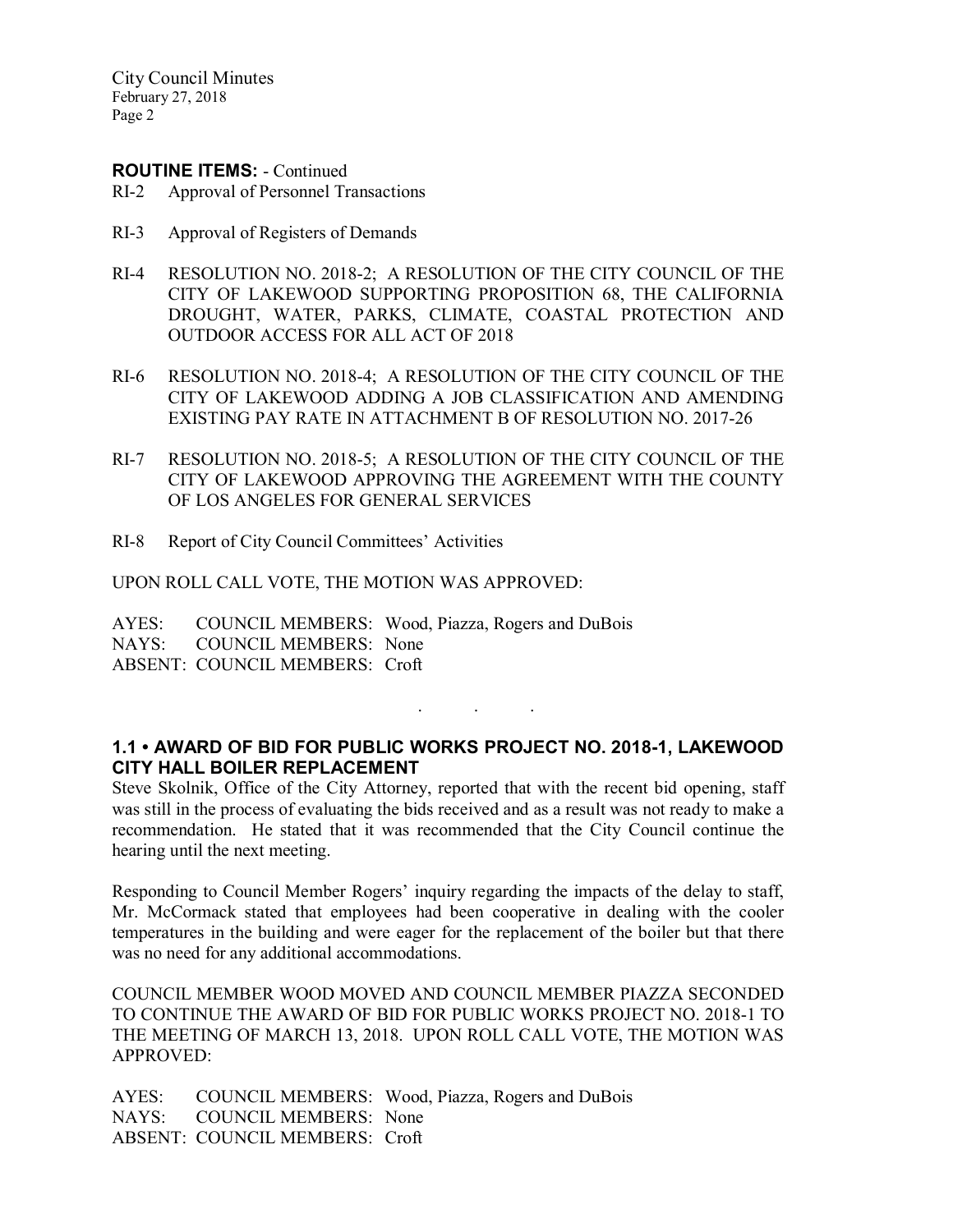City Council Minutes February 27, 2018 Page 3

## 3.1 • PREVIEW OF 2018 EARTH WALK EVENT

Recreation and Community Services Director Lisa Litzinger displayed slides and made a presentation based on the memo in the agenda stating that the City's annual Earth Walk event, "Passport to Planet Earth," would be held on Saturday, March 10th at Monte Verde Park. She stated that the free, family-friendly event provided opportunities to learn about water conservation and being environmentally friendly, make crafts and learn about protecting the earth. The event included a nature walk along the West San Gabriel River Parkway Nature Trail and residents could receive a free oil changing kit with proof of residency. She concluded by stating that the event was open to all age groups.

Ms. Litzinger replied to Council Member Wood's question pertaining to the potential for rain by stating that the event would proceed rain or shine. She stated that the event could be moved under the cover of the patio area or into the building if necessary.

Mayor DuBois stated that the City had been fortunate to have businesses and organizations that were willing to participate in such a worthwhile event.

MAYOR DUBOIS STATED THAT THERE BEING NO OBJECTION, THE ITEM WAS ORDERED RECEIVED AND FILED.

. . .

# SUCCESSOR AGENCY ACTIONS

1. Approval of Register of Demands

COUNCIL MEMBER ROGERS MOVED AND COUNCIL MEMBER PIAZZA SECONDED TO APPROVE THE REGISTER OF DEMANDS. UPON ROLL CALL VOTE, THE MOTION WAS APPROVED:

AYES: COUNCIL MEMBERS: Wood, Piazza, Rogers and DuBois NAYS: COUNCIL MEMBERS: None ABSENT: COUNCIL MEMBERS: Croft

. . .

# SUCCESSOR HOUSING ACTIONS

1. Approval of Register of Demands

COUNCIL MEMBER PIAZZA MOVED AND COUNCIL MEMBER WOOD SECONDED APPROVE THE REGISTER OF DEMANDS. UPON ROLL CALL VOTE, THE MOTION WAS APPROVED:

AYES: COUNCIL MEMBERS: Wood, Piazza, Rogers and DuBois NAYS: COUNCIL MEMBERS: None ABSENT: COUNCIL MEMBERS: Croft

. . .